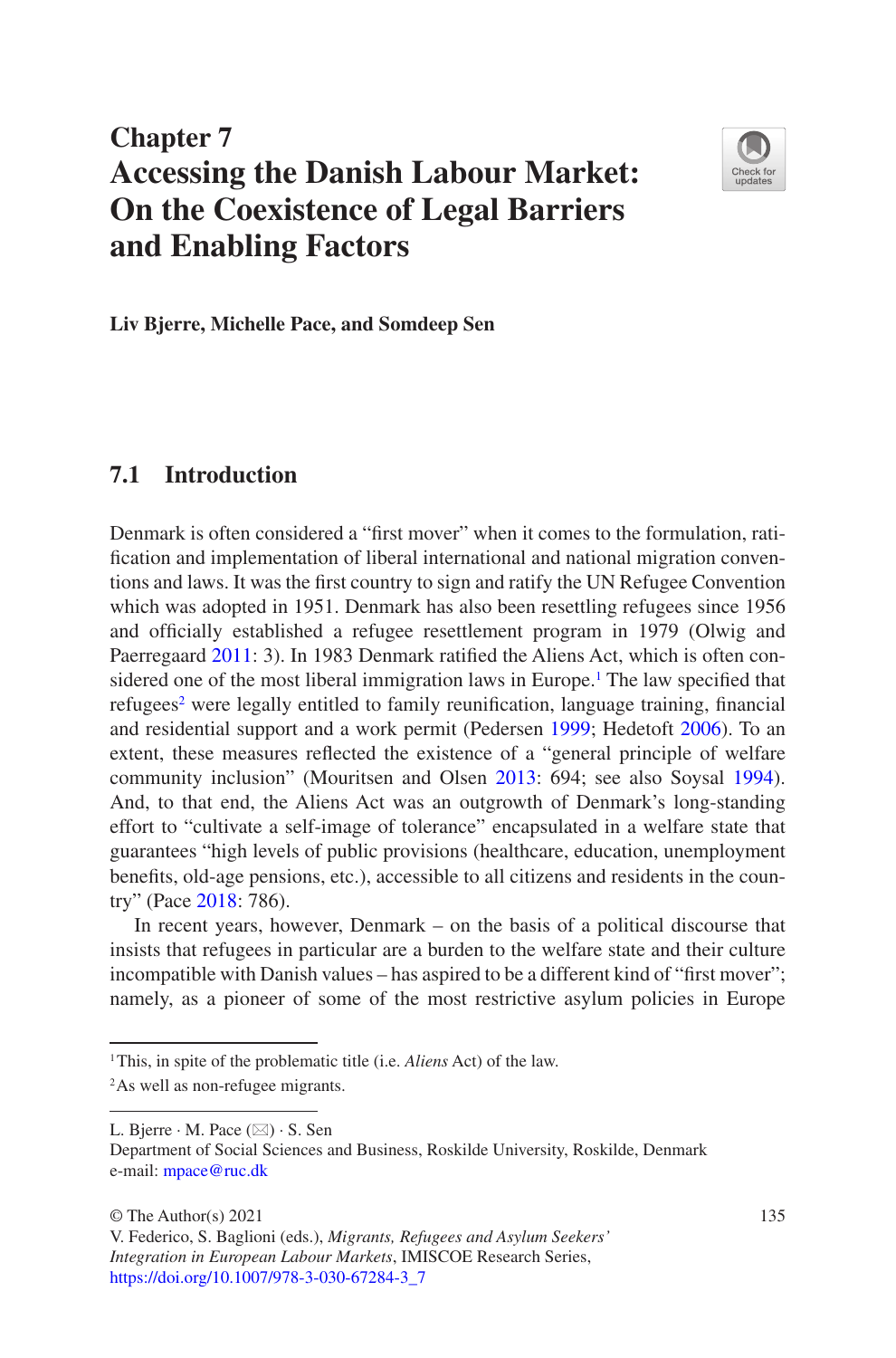<span id="page-1-7"></span><span id="page-1-5"></span><span id="page-1-2"></span>(Delman [2016](#page-1-0); Abend [2019](#page-1-1); Khalid and Mortensen [2019](#page-1-2); Westersø [2019](#page-1-3); Agerhold [2016.](#page-1-4)). As we go on to demonstrate later in this chapter, the cultivation of this new image as a "bad destination" for those seeking asylum included ever-more restrictive immigration regulations, limited access to family reunification and cuts in the social and financial assistance guaranteed by the welfare state (Taylor [2015\)](#page-1-5). Instinctively, one would expect that policies restricting entry into Denmark will be paired with antagonistic policies towards refugees within Denmark. To an extent, Denmark has indeed witnessed the creation of a far more hostile integration policy landscape targeting not just refugees but also economic migrants and Danish citizens with a migrant background in the aftermath of the 2015 European "refugee crisis". In this chapter we demonstrate, however, that while barriers to entering Denmark have been mirrored in some integration- related restrictive measures within Denmark, this has not been the case with regard to refugees' integration into the Danish labour market. Surprisingly perhaps, we argue that the structure and norms of the Danish labour market are such that they in fact facilitate refugees' integration in the work force and legally protect their rights.<sup>[3](#page-1-6)</sup> To be sure, this protection, often guaranteed by key labour market stakeholders, is a way of securing the rights of Danish workers who would be adversely affected by the proliferation of an unregulated labour market where refugees are compelled to work under worse legal and economic conditions. Nevertheless, and in effect, the case of refugees' integration into the Danish labour market ends up being one where, counterintuitively, legal barriers to entering Denmark coexist alongside enabling legal guarantees of refugees' rights in the Danish labour market.

<span id="page-1-0"></span>This chapter begins by describing Denmark's shift in stance, both in terms of rhetoric and policy- making, from "being a first mover" with regard to progressive migration policies to pioneering some of the most restrictive and antagonistic measures in the region and globally. Subsequently, we demonstrate that Denmark's posturing externally is not entirely reflected in the manner in which refugees encounter the Danish labour market. We elaborate that refugees' rights and privileges within the Danish workforce are guaranteed by the Danish labour market model that ensures that safe and fair working conditions are guaranteed to all workers in employment.

<span id="page-1-6"></span><span id="page-1-4"></span><span id="page-1-3"></span><span id="page-1-1"></span><sup>&</sup>lt;sup>3</sup>It is important to note that while migrants with a humanitarian residence permit or with a residence permit on the grounds of family reunification can take up any job, non- Nordic/EU/EEA migrant workers' access to Denmark is conditional upon the existing job schemes. The current job schemes aim at attracting high-skilled labour and include among others: The Fast-track Scheme, the Pay Limit Scheme, the Positive List, schemes for researchers, employed PhDs and guest researchers and Start-up Denmark (scheme for self-employment). But while, ostensibly, the main entry routes for migrant workers are reserved for high- skilled professionals, a report from the Nordic Council of Ministers from 2010 concludes that Denmark fares very poorly in comparison to the other Nordic countries in regard to attracting high skilled workers. "An immediate explanation for this may be the tightening of the regulatory framework for access to Denmark from countries which were implemented in 2002″, as stated in the report (Kornø [2010](#page-1-7)).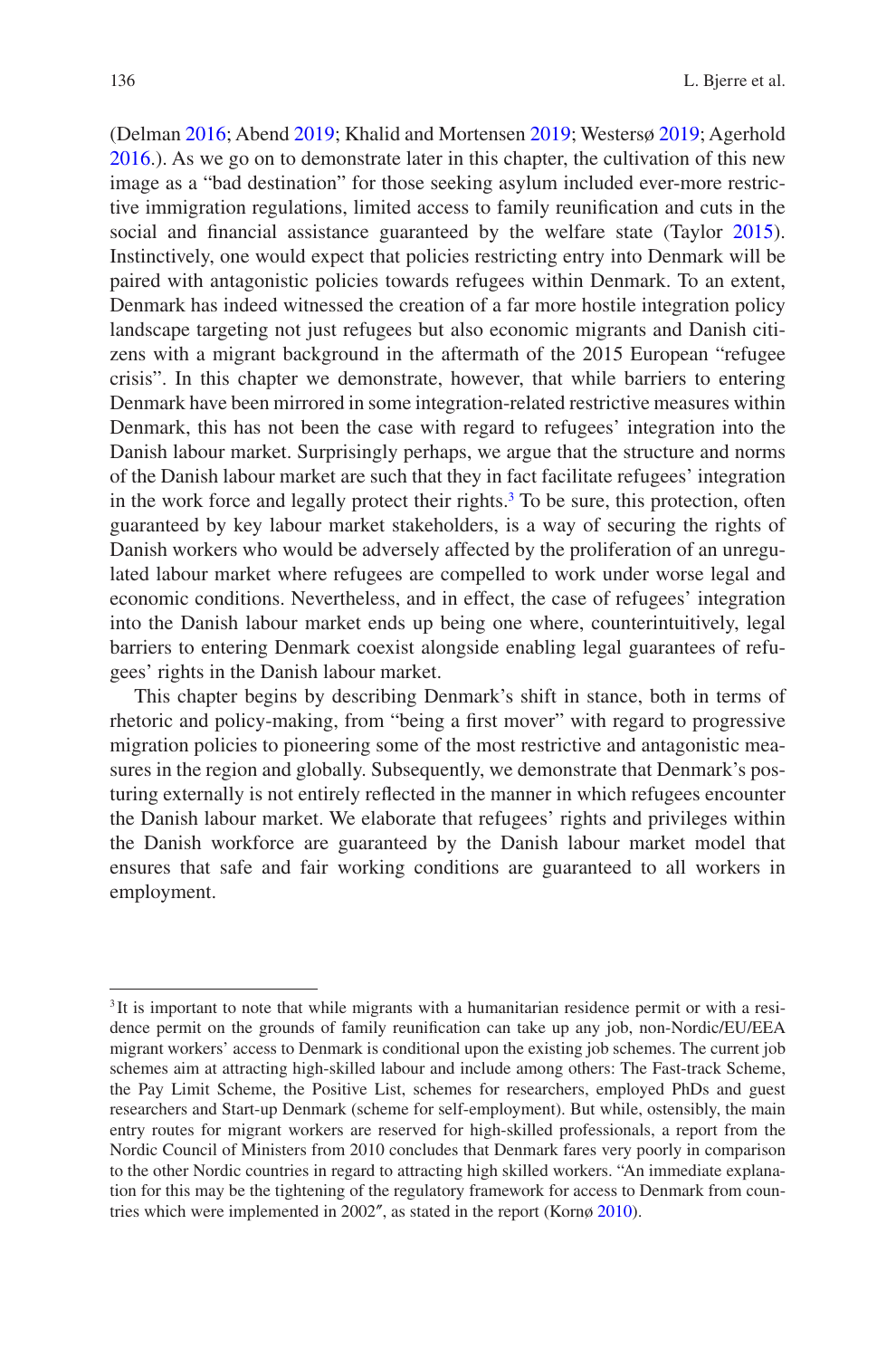## <span id="page-2-15"></span>**7.2 The Proliferation of Restrictive Measures**

<span id="page-2-11"></span><span id="page-2-10"></span><span id="page-2-9"></span><span id="page-2-5"></span>Claiming that Denmark, in the past, has been a front runner in the implementation of liberal migration policies is not, however, to argue that the political landscape within the country has been devoid of any criticism of the influx of foreigners. Especially with the implementation of the Aliens Act, conservative politicians considered migrants to be an invasive demographic presence that would have a detrimental impact on the economic, socio- political and cultural character of Danish society (Hvenegaard-Larsen [2002;](#page-2-0) Mouritsen and Olsen [2013;](#page-2-1) Jørgensen [2006;](#page-2-2) Nannestad [2004](#page-2-3)). This antagonistic narrative has only intensified over the years and, especially in the past decade, public intellectuals and politicians have consistently raised severe concerns regarding immigrants in general and refugees in particular becoming a burden on the Danish welfare state – not least in terms of their limited integration into the Danish labour market (The Ministry of Finance [2017\)](#page-2-4). For instance, on the basis of a 2011 study conducted by the conservative Danish thinktank CEPOS that claimed that immigrants from "non- Western countries and their dependents" cost the Danish state  $\epsilon$ 2 billion every year, the far-right Danish People's Party (DF) politician Pia Kjærsgaard declared that unemployed immigrants were the most significant challenge faced by the welfare state (Lehmann [2011;](#page-2-5) see also Bloch [2017](#page-2-6)). Similarly, in 2015, the Dansk Arbejdsgiverforening or the Confederation of Danish Employers' (DA) administrative director Jørn Neergaard Larsen said, "It is catastrophic that we are so bad at integrating refugees into the Danish job market. That is not acceptable for our refugees, and as a society we simply cannot afford to let this group be taken care of by public benefits" (The Local [2015;](#page-2-7) also see Andersen [2003](#page-2-8)).

<span id="page-2-14"></span><span id="page-2-13"></span><span id="page-2-12"></span><span id="page-2-8"></span><span id="page-2-7"></span><span id="page-2-6"></span><span id="page-2-4"></span><span id="page-2-3"></span><span id="page-2-2"></span><span id="page-2-1"></span><span id="page-2-0"></span>Of course, any discussion of the antagonism towards migrants in the political discourse would be incomplete without recognizing the securitization of the figure of the migrant (Sen and Pace [2018](#page-2-9); Barrett [2018](#page-2-10), [2019;](#page-2-11) Mouritsen and Jensen [2014\)](#page-2-12). In this regard, a "watershed" moment came in the aftermath of the Muhammad Cartoon Crisis and the outrage it led to among Muslim communities within and outside Denmark. When on 30th September 2005 *Jyllands Posten* published cartoons depicting the Prophet Muhammad (i.e. a practice considered blasphemous in Islam), the newspaper claimed that it was practicing its right to freedom of speech and encouraging a critical public discourse of Islam (Jyllands Posten [2006](#page-2-13)). Yet, for some commentators, the response to the cartoons was evidence of rampant religious intolerance and radicalism among (often, young) non- Western immigrants in Denmark (Ammitzbøll and Vidino [2007\)](#page-2-14). Evidently, this narrative coincided with the post-9/11 global concerns regarding Islamic radicalism and terrorism and a 2007 survey showed that 42% of Danes were concerned about terrorism, criminality and (the lack of) integration of non-EU residents in Denmark (Avisen [2007;](#page-2-15) also see Ottesen [2017](#page-2-0)). This narrative was further encouraged by the so-called 2015 "refugee crisis" and related security concerns. Following the 2015 attack on the Danish synagogue DF politician Pia Kjærsgaard accused Danish Muslims "of living at a lower stage of civilization, with their own primitive and cruel customs" (The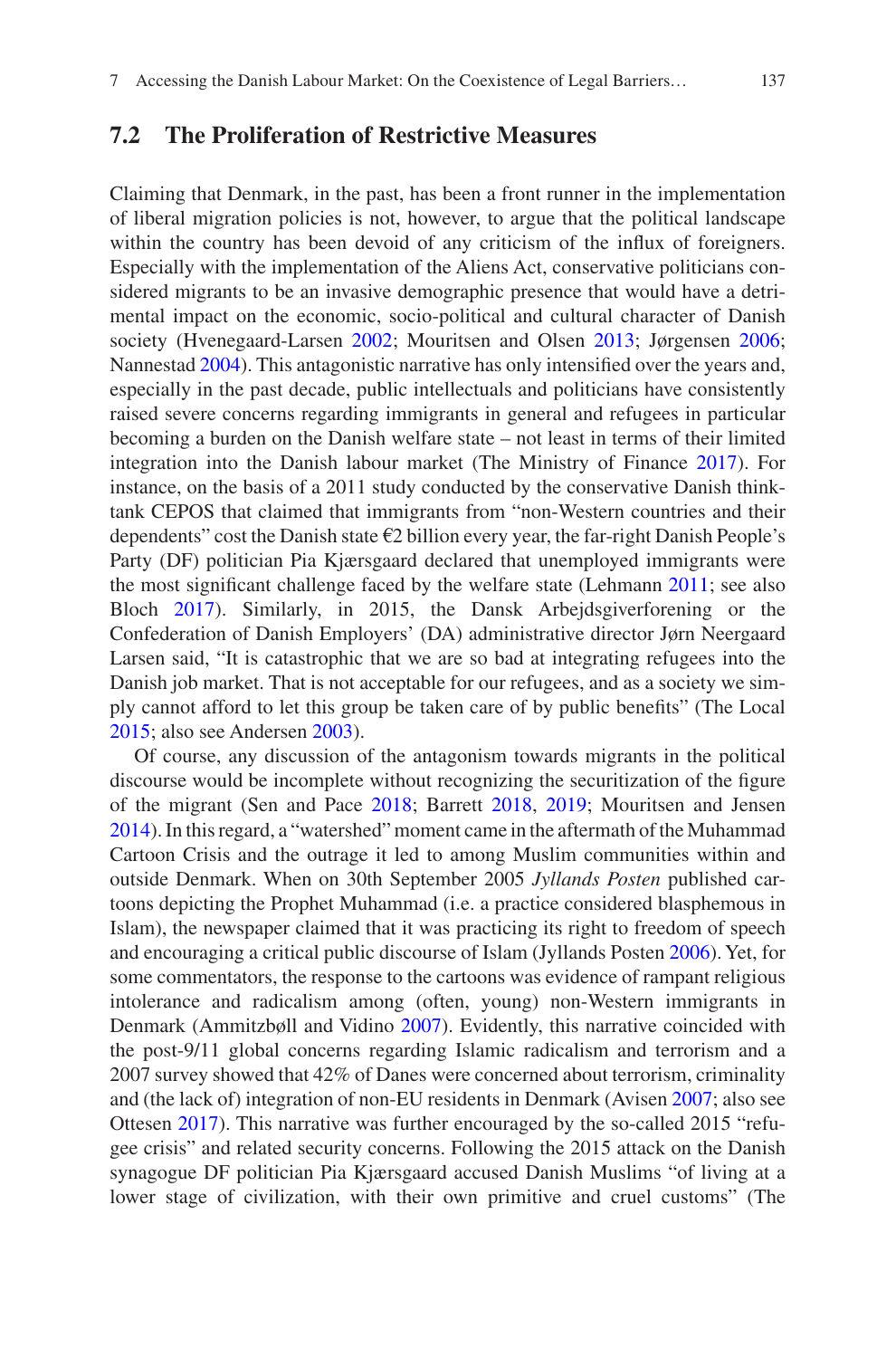Economist [2015](#page-3-0)). In the same vein, following the wave of terror attacks in several European countries, DF's Martin Henriksen claimed in parliament that "there is a direct correlation between refugees and terrorism" (quoted in Ritzau [2016\)](#page-3-1).

<span id="page-3-3"></span>Expectedly, this political discourse has encouraged the implementation of stricter immigration regulations in the last decade. And, since the beginning of the "refugee crisis", Danish authorities have engaged in a concerted campaign to portray Denmark as less attractive to asylum seekers. For example, the discretionary powers of the police were expanded to handle asylum seekers (Hvidtfeldt and Schultz- - Nielsen [2017:](#page-3-2) 53). The police were given greater powers to withhold people, for instance, in order to ensure his/her presence during the asylum phase and during any appeal. A new and lower integration benefit system replaced social assistance for those who have not been in Denmark for more than seven of the last eight years (Kvist [2016](#page-3-3)). Fines for irregular stay, entry and work were raised in 2015, along with fines for aiding so called "irregular immigrants" cross the border (Hvidtfeldt and Schultz-Nielsen [2017:](#page-3-2) 52). Moreover, carrier sanctions (Schengen internal)<sup>[4](#page-3-4)</sup> and border controls were introduced (Hvidtfeldt and Schultz- Nielsen [2017](#page-3-2): 53). In February 2016 the right to family reunification for people with temporary protection status was restricted. Now it can only be availed after three years of residency, as opposed to the previous residency requirement of one year (Hvidtfeldt and Schultz- - Nielsen [2017](#page-3-2): 53, Kvist [2016\)](#page-3-3). More stringent eligibility requirements for permanent residency were also introduced (Hvidtfeldt and Schultz- Nielsen [2017:](#page-3-2) 54). Moving on from these strict restrictions implemented to limit immigration *to* Denmark, the next section focuses on the legal guarantees of labour rights *within* the Danish labour market model.

### <span id="page-3-5"></span><span id="page-3-0"></span>**7.3 Legal Guarantees of Labour Rights**

<span id="page-3-2"></span>The Danish private labour market consists of small and medium- sized enterprises (SMEs) as well as large multinational companies. The business sector is generally characterised by a high degree of individual specialisation and flexibility in terms of adapting to market changes. Denmark has a strong reputation for high quality food and design, as well as in telecommunications, IT, pharmaceuticals, electronics and biotech more recently. A majority of the population has either a vocational or a higher education. As far as the workforce is concerned, the labour market comprises more than 50% of the population – a relatively high percentage compared to other countries, partly due to the very high employment rate of women (Norrbom Vinding [2014\)](#page-3-5). The overall employment rate was 78.2% in 2018 (Eurostat 2018). To be sure,

<span id="page-3-4"></span><span id="page-3-1"></span><sup>4</sup> Carrier sanctions – meaning that air carriers as well as bus, train and maritime carriers can be subject to criminal liability if they bring a foreigner without the required travel ID across external Schengen borders – have been in place since the late 1980s. What is however new is that, as of 2015, there are now carrier sanctions for bringing people across an internal Schengen border (Hvidtfeldt and Schultz-Nielsen [2017:](#page-3-2) 53).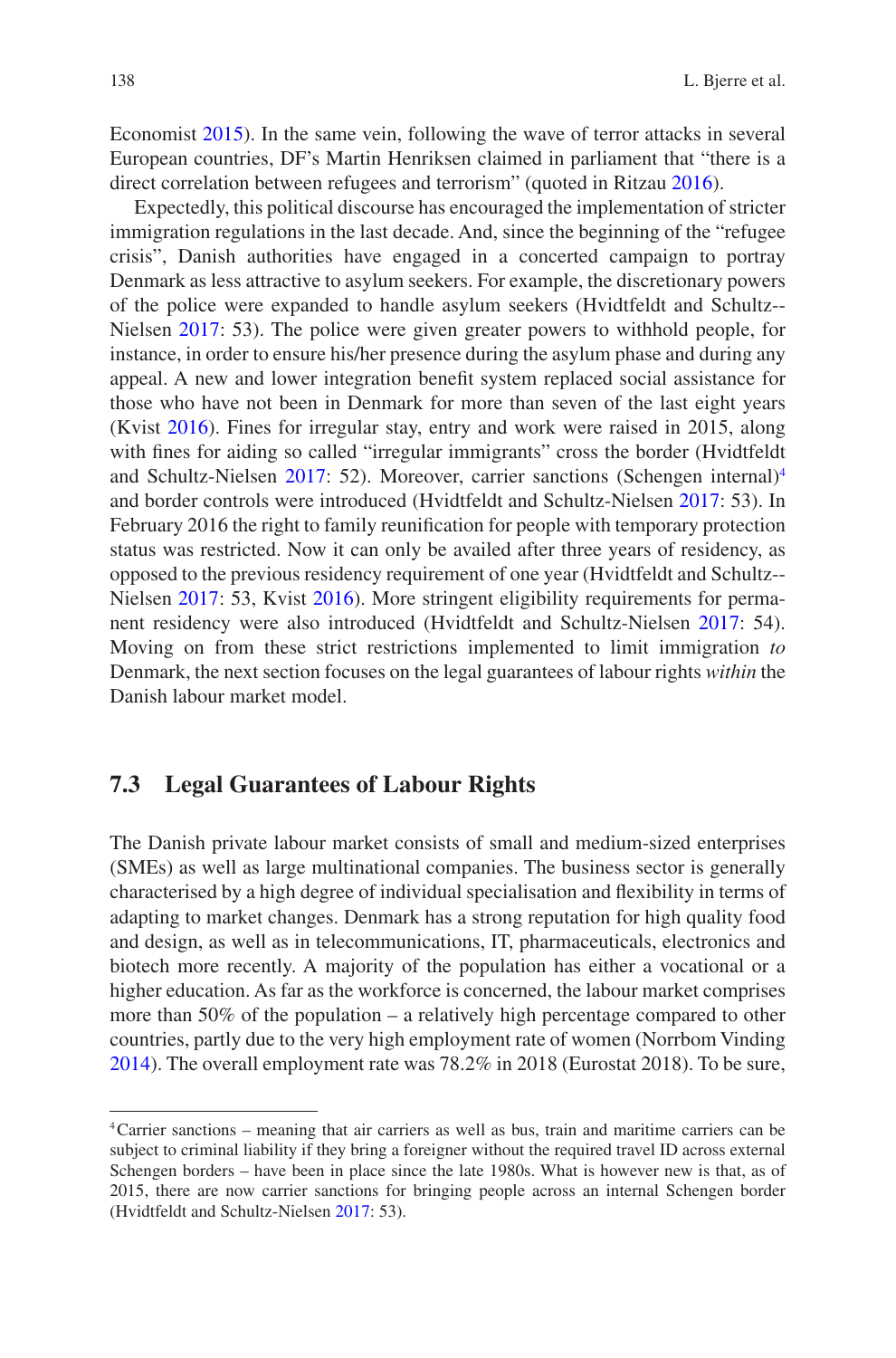<span id="page-4-1"></span><span id="page-4-0"></span>Denmark has a long history of mass emigration, primarily to the United States (Semmingsen [1972](#page-4-0); Larsen [1982;](#page-4-1) Hatton [1995](#page-4-2)). However, its increasingly robust economy and labour market has meant that Denmark has witnessed a greater influx of migrants and has been a net- migration country since the 1960s. Today, the foreign- born population makes up 10% of the total population. Of these, 25% have Danish citizenship, and 3.9% are born in other EU/Nordic countries. The majority of the (non-EU/Nordic) foreign-born population originates from Syria, Turkey, Iraq, Bosnia and Herzegovina, Iran, Pakistan, Afghanistan, Lebanon, Somalia and China. A smaller share of the foreign- born population (as compared to the Danish- born population) falls within the age groups  $\langle 18 \rangle$  years and  $60 + \gamma$  years, while a greater share falls within the working age.<sup>[5](#page-4-3)</sup> Since 2014, more than 65,000 foreigners arrived in Denmark each year, with a peak in 2015 with more than 75,000 arrivals. The 2015 peak is mirrored in the subpopulation of immigrants who are non- EU citizens. In 2015, 38,353 non- EU citizens immigrated to Denmark compared to 29,019 in 2014 and 34,564 in 2016. This peak is primarily a result of the increase in the number of asylum seekers. The success rate (recognition rate) of applications processed in Denmark has dropped in recent years. It reached a record high of 85% in 2015, dropped to 72% in 2016 and came down to 36% in 2017, primarily reflecting the source countries of the applicants (the percentage of Syrians and Eritreans dropping, meaning that a greater share now come from other countries, who have a smaller chance of being granted refugee status) (Bendixen [2018](#page-4-4)).

<span id="page-4-4"></span><span id="page-4-2"></span>Evidently, Denmark has adopted an increasingly hardline approach to its immigration policy- making and, as we have discussed earlier, the discursive construction of migrants as a burden to the Danish welfare state seems to be the key narrative driving recent immigration policies. One would then instinctively expect such restrictive immigration policies directed towards refugees to be "paired" with equally restrictive integration policies – especially with regard to refugees' integration into the Danish labour market. Yet, we would argue, labour market integration policies largely enable refugees's integration into the Danish labour market. For one thing, their enabling nature is shaped by the particular (institutional) character of the way in which integration policies in general and labour market integration policies in particular are implemented. With its three- tier system comprising the state, the region, and the municipality, the Danish governance structure leaves it to municipalities to implement integration policy – housing for refugees, integration/introduction programs, welfare benefits and finding jobs/education. All 98 municipalities in Denmark have complete discretion and independence in interpreting, managing and adapting integration policies, which further allows them to cater for the specific needs of local communities: municipalities are thus seen as best suited to address their communities' needs especially with regards to employment, education and language skills (Jørgensen [2014](#page-4-5)). The discretionary power in regard to the implementation of the law allows for diverging strategies and measures across municipalities, which might result in different outcomes. For instance, a memo from The

<span id="page-4-5"></span><span id="page-4-3"></span><sup>&</sup>lt;sup>5</sup> See here: https://www.sirius-project.eu/sites/default/files/attachments/WP2\_D2.2.pdf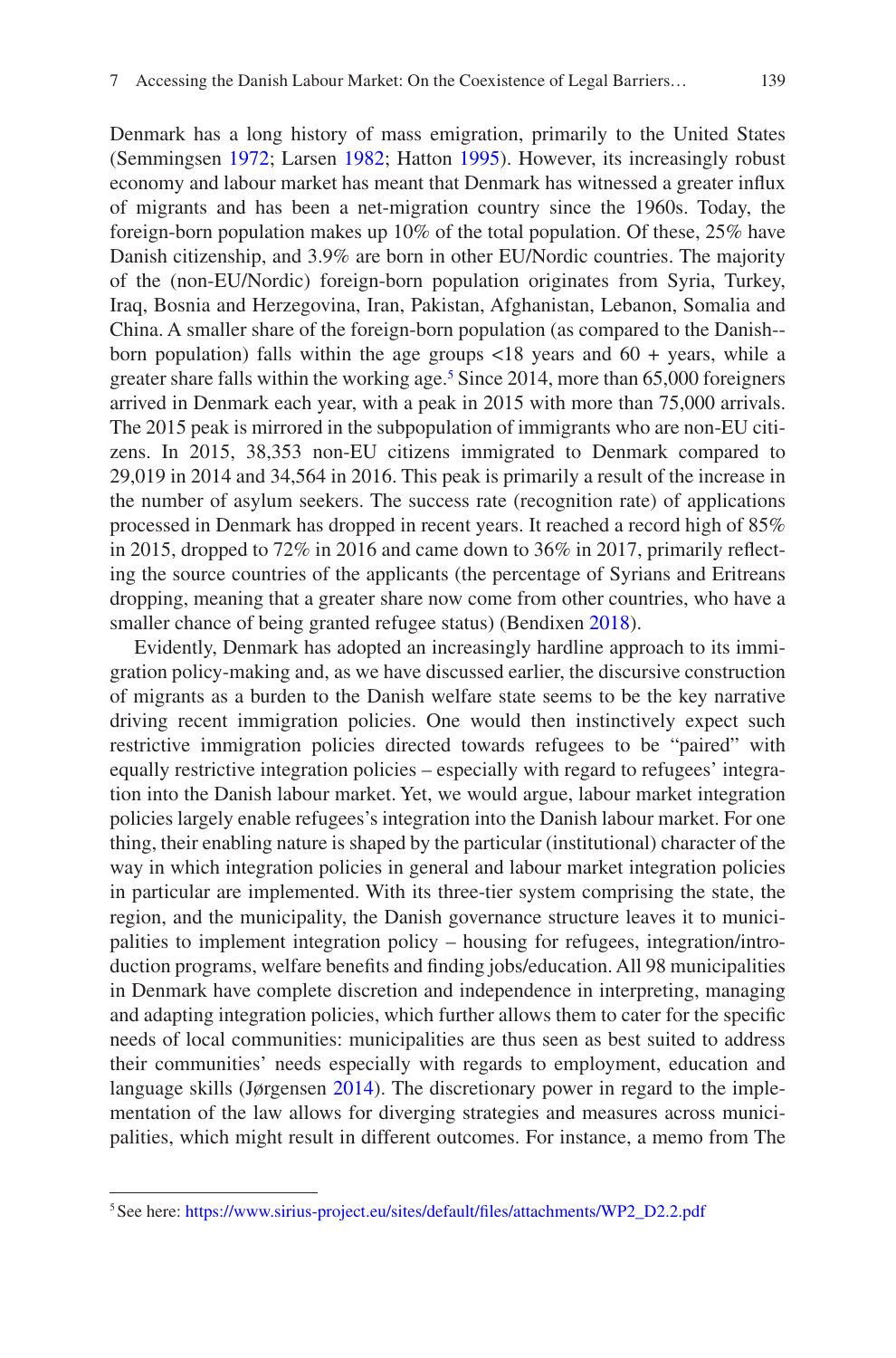Agency for International Recruitment and Integration [\(2017](#page-5-0)) shows significant municipal differences in the employment rate of female refugees arriving during the period 2015–2017, potentially as a consequence of differences in the administration of the integration law. These differences could also be attributed to other factors, for example, differences in the refugees' countries of origin across municipalities. Yet, despite differences in the way in which municipalities implement integration policies, a key consequence of this governance structure is that the restrictive approach undertaken with regard to Danish immigration policy does not necessarily impact the implementation of integration policies at the municipal- level, wherein the primary responsibility of municipality authorities is to enable refugees' (and non- refugee migrants') integration into the Danish labour market.

<span id="page-5-0"></span>This said, the foundational character of the Danish labour market is conducive to refugees' integration into the workforce. Here we can look to the so-called September Compromise – often considered the constitution of the Danish labour market – that was signed on 5 September 1899. The agreement was seen as a national agreement for Danish industrial relations. It was signed by the Danish Employers' Confederation (DA) and the Danish Confederation of Trade Unions (LO). The intention of the agreement was to end long periods of strikes by employees and lock- outs. Considering the industrial cost of these negotiation 'tactics' the settlement was to both secure the employers' right to regulate the work environment and to establish a bargaining system that had an embargo on strikes and lockouts. Through the September Compromise employers were able to secure their right to regulate the work environment. Additionally, both parties recognized each other's right to implement work stoppages. However, work stoppages needed to be approved by three quarters of the members and sufficient notice would need to be given prior to work stoppages. The agreement resulted in a centralized bargaining system whereby negotiations would take place between the two confederations representing the employers and the unions (Jørgensen [1999\)](#page-5-1). As a consequence then, in Denmark, wage and work conditions are primarily regulated by collective agreements (or individual employment contracts) and not by law. This system of labour market regulation is referred to as The Danish Labour Market Model and is characterized by the fact that "the social partners themselves determine the rules of the game on the labour market" (The Ministry of Employment [2018\)](#page-5-2). The underlining assumption here is that employers and employees are organized in associations and unions that protect their interests during collective agreement negotiations. This means that pay and work conditions are agreed freely between employers and employees through the various employers' organizations and trade unions (3F [2015\)](#page-5-3).

<span id="page-5-3"></span><span id="page-5-2"></span><span id="page-5-1"></span>This system of labour market regulation as well as its implications for the integration of refugees is important because it is this character of the labour market that shapes the nature of their entry into the Danish labour force. For one thing, in Denmark access to the labour market is considered an important pillar for integration. Article 1 of the Integration Act explicitly stipulates that: "making newly arrived aliens self- supporting as quickly as possible through employment" is a key objective of integration efforts (Integration Act No. 1115 of 23 September 2013). To be sure, asylum seekers are not allowed to take up work during the first six months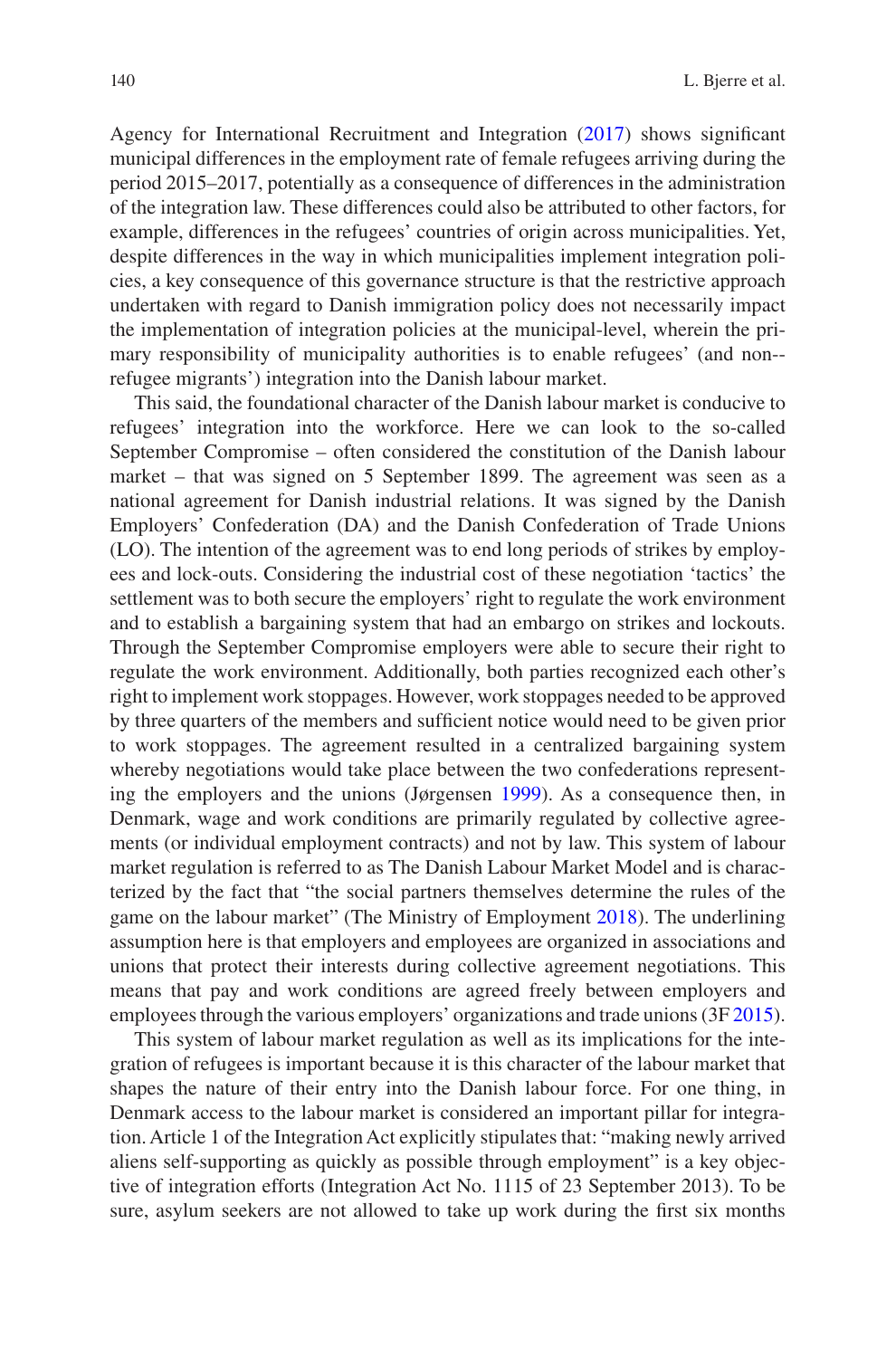from their arrival, meaning that they have little chance of an everyday life outside the asylum centre. Refugees and family reunified persons, on the other hand, are obliged to take part in an integration program, with a clear focus on labour market participation (The Ministry of Immigration and Integration [2016](#page-6-0): 51). This program, catering for refugees and their family members, consists of Danish education and employment- oriented offers in the form of guidance and upgrading, business practice, and employment with wage subsidies (The Ministry of Immigration and Integration [2018](#page-6-1)). The integration program is implemented in the municipalities and goes hand in hand with an integration contract that must be signed in order to receive an integration allowance. The integration contract must entail a description of the immigrant's employment and education goals together with a detailed description of the activities ensuring that the goals are met. Thus, the contract is tailored to each individual and specific goals and the identifiable means leading to employment must be described in the contract (The Ministry of Immigration and Integration [2019](#page-6-2)).

The Integration program is a one-year program, as the intention is to get refugees (and their family members) into employment within one year. It can, however, be extended with up to four additional years if employment is not achieved (The Ministry of Immigration and Integration [2016:](#page-6-0) 51). The guiding principle is that those that have been granted asylum must "work from day one" (The Ministry of Immigration and Integration [2016](#page-6-0): 52). To this end, refugees and family reunified persons in the integration program are automatically regarded as "job-ready"; meaning that they should be enrolled in job training unless considered ineligible (due to health issues etc.) (The Ministry of Immigration and Integration [2016:](#page-6-0) 51).

<span id="page-6-5"></span><span id="page-6-3"></span><span id="page-6-0"></span>In Denmark, the Assessment of Foreign Qualifications Act entitles all holders of foreign qualifications to an assessment through the central recognition agency (OECD [2017:](#page-6-3) 13). To this end, the Danish Agency for Higher Education (Styrelsen for Institutioner og Uddennalesestøtte) is able to provide qualification assessments to authorities responsible for the integration of MRAs as well as individual MRAs free of charge. (The Ministry of Immigration and Integration [2016:](#page-6-0) 58). This service is provided for the assessment of all levels of education (The Ministry of Immigration and Integration [2016:](#page-6-0) 58), and Denmark is among the relatively few countries that grants special recognition of prior learning procedures for humanitarian migrants who do not have documentary proof of their qualification (OECD [2017:](#page-6-3) 39). Even immigrants who do not formally require recognition (i.e. because they intend to work in a non- regulated profession) are encouraged to use this offer (OECD [2017:](#page-6-3) 13).

<span id="page-6-4"></span><span id="page-6-2"></span><span id="page-6-1"></span>Since the Danish labour market leaves its regulation to the social partners, focus on antidiscrimination at the national level has not been strong in Denmark (Jørgensen [2014:](#page-6-4) 18). As a result of Denmark's (lack of) anti- discrimination policies, the Migrant Integration Policy Index (MIPEX) ranks Denmark number 27 out of 38 countries in the field of antidiscrimination policies, among others because Danish anti- discrimination legislation is split into several acts (Huddleston et al. [2015\)](#page-6-5). Section 70 of the Danish Constitution states that nobody can be deprived of any civil or political rights on grounds of faith or origin, but there is no general prohibition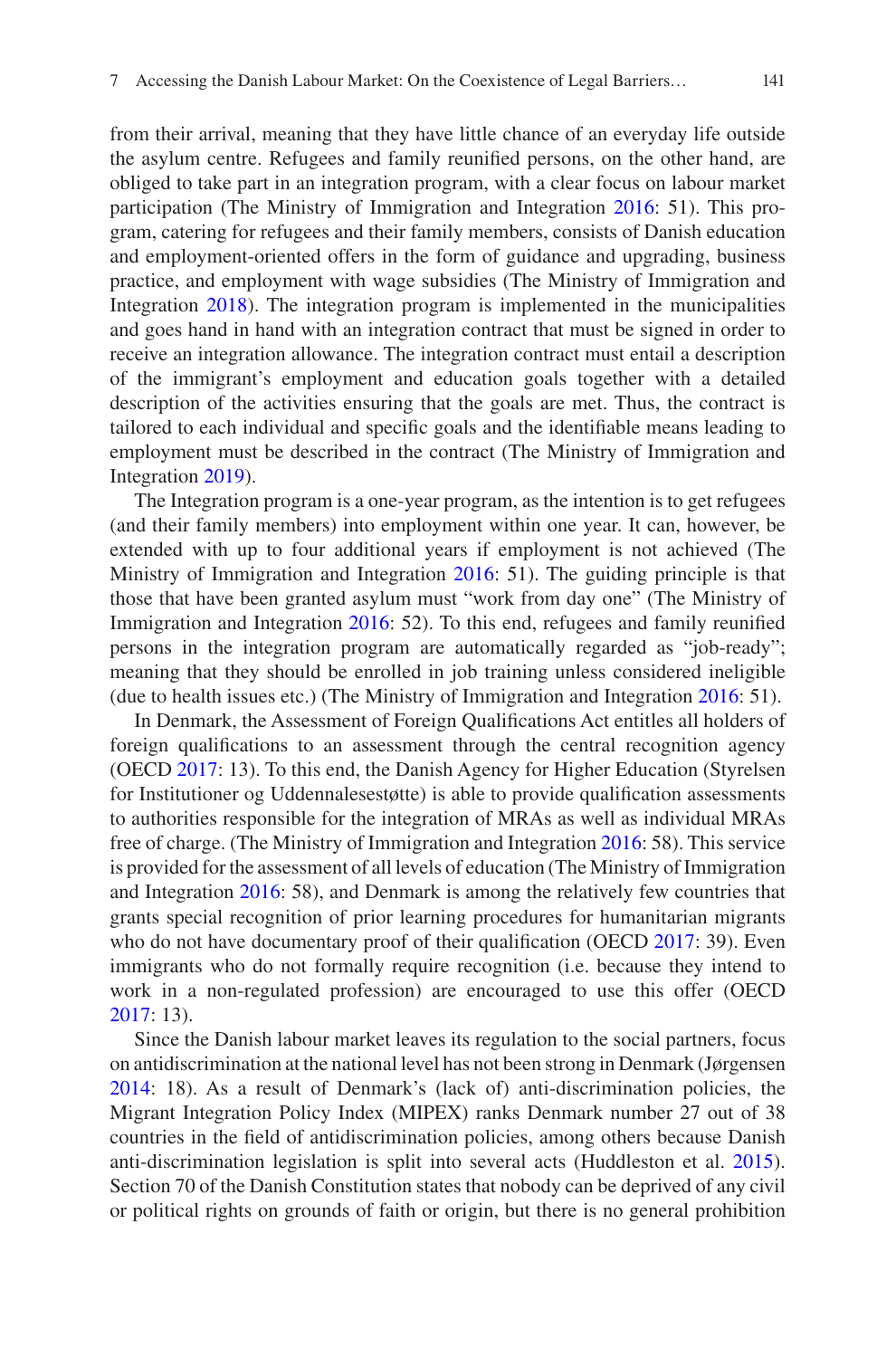<span id="page-7-5"></span><span id="page-7-2"></span><span id="page-7-1"></span>against discrimination in the Danish Constitution. According to Jørgensen, this lack of a general prohibition against discrimination allows the state to promote the majority culture in specific areas, for example religion [\(2014](#page-7-0): 18). The consequences of this were evident back in 2000, when a trainee was turned away from the Danish department store Magasin for turning up to work wearing a headscarf. The store management claimed that the headscarf did not comply with their rules governing employee clothing. The case was instantly taken up in the courts and the high court (Østre landret) ruled that Magasin's reason had no legal foundation and therefore constituted indirect discrimination. The young woman received compensation. The high- court decision resulted in many companies having to change their employee clothing policies. Following the ruling, employees now had the right to wear a headscarf at work (Lukowski [2010\)](#page-7-1). Yet, in 2005, the Danish Supreme Court ruled in the so- called "Føtex case", where a woman had been fired for refusing to take off her headscarf at work in the department store (Supreme Court of Denmark [2005\)](#page-7-2). The unanimous verdict stated that the dismissal was justified and was not a case of illegal discrimination because an employer has the right to stipulate a dress code for its employees. The ruling was significant in terms of its implications for the labour market integration of immigrants wearing a headscarf or other religious symbols as it limits not only their freedom of expression but the range of potential workplaces. Further, it provided employers with a potentially "easy tool" to dismiss employees who carry religious symbols. In 2018 Danish lawmakers also passed a law that banned the burqa and niqab. Responding to the ratification of the law, Amnesty International's Europe Director Gauri van Gulik said, "If the intention of this law was to protect women's rights, it fails abjectly. Instead, the law criminalises women for their choice of clothing and in so doing flies in the face of those freedoms Denmark purports to uphold". While only a "few Muslim women in Denmark wear full-face veils," the law would expectedly affect their ability to integrate into the Danish labour market (The Guardian [2018\)](#page-7-3).

<span id="page-7-4"></span><span id="page-7-3"></span><span id="page-7-0"></span>For undocumented migrants residing in Denmark without residency documentation is extremely difficult. There is a general societal belief that undocumented immigration challenges the Danish universalist welfare tradition as undocumented immigrants do not enjoy any protection, have no right to social benefits, have extremely limited access to health care, have no political rights and do not pay taxes (Tranæs and Jensen [2014:](#page-7-4) 7). In Denmark, the personal ID number (CPR) is the gateway to basically everything, from healthcare to opening a bank account, getting a Danish phone number, registering at a Danish language school or even getting a gym membership (Bahgat [2018](#page-7-5)). In this way, the Danish system can be said to work in favour of legal stay and against undocumented migration. At the same time, however, the total lack of access to Danish society without proper documents puts the undocumented population in Denmark under pressure and makes them vulnerable to exploitation and abuse as they become dependent on employers and/or alternative sources of income and assistance in a "shadow" society (Tranæs and Jensen [2014:](#page-7-4)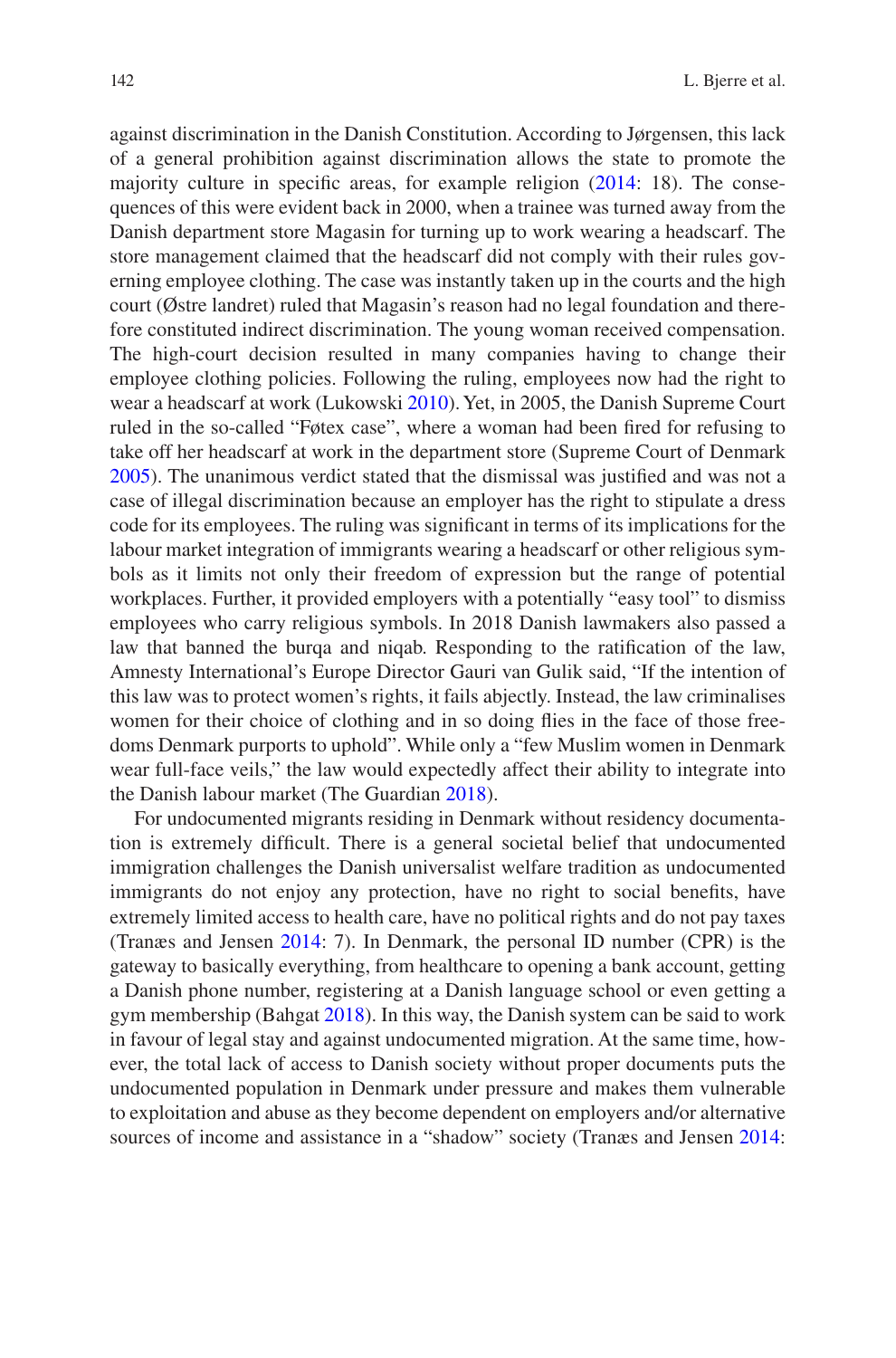74). This precarity of undocumented life in Denmark may then explain the relatively few (reported) undocumented workers in the country.[6](#page-8-0)

Overall, therefore when we look at the balance sheet of Denmark's legal barriers and enabling factors to in particular labour market integration for MRAs we have quite a mixed picture. However, we sustain that while "barriers" exist in terms of entering Denmark, the Danish labour market model facilitates refugees' integration and legally ensures the protection of their labour rights. Therefore, the Danish case study shows that legal barriers (to entering the labour market) coexist alongside enabling factors (legal guarantees) of refugees' rights.

#### **7.4 Conclusion**

<span id="page-8-7"></span><span id="page-8-6"></span><span id="page-8-3"></span>Following a general election in June 2019, Denmark now has a new government made up of left-wing parties (that won an overall majority in said election). Prior to the election, Social Democrat leader Mette Frederiksen (now Denmark's prime minister) had stressed that she would continue the "broad" approach of the previous government on refugees as well as immigration, including the so- called 'paradigm shift' – referring to the then government's policy of returning refugees to their source countries once it is deemed safe to do so, rather than integrate them in Denmark: "We are still focused on repatriation and temporary asylum. When you are a refugee and come to Denmark, you can be granted our protection. But when there's peace, you must go home" (Wenane [2019\)](#page-8-1). The other three parties – the Social Liberals, the Socialist People's Party and the Red-Green Alliance – had all called for a more lenient approach to refugees. The coalition agreement reflects this, with pledges to improve conditions for families of rejected asylum seekers and to move families with children from Sjælsmark deportation centre to a more humane facility.<sup>[7](#page-8-2)</sup> Other aspects of the agreement include opening the doors for more high-skilled foreign workers.

The new Social Democratic government and its support parties also announced that refugees who lose their residence permit if conditions in their home country improve will be allowed to stay if they had a job for a minimum of 2 years and still have it. According to refugees.dk this may already be relevant for some of the 900 Somali refugees who lost their permits during the last year, and for many Syrians in the future (Bendixen [2019](#page-8-3)). The Red/Green Alliance (Enhedslisten) added that all refugees will get the same right to free education – which the 4500 Syrians with a

<span id="page-8-5"></span><span id="page-8-4"></span><span id="page-8-1"></span><span id="page-8-0"></span><sup>6</sup> The Danish Police reported only 190 cases of undocumented workers in the third quarter in 2019 (Politi [2019](#page-8-4)).

<span id="page-8-2"></span><sup>7</sup> A study conducted by the Danish Red Cross expressed severe concern regarding the psychological welfare of children at the deportation centre and reported that a large proportion of the children displayed significant levels of mental health issues (Red Cross [2019;](#page-8-5) Nilsson and Hergel [2019](#page-8-6); The Local [2019](#page-8-7)).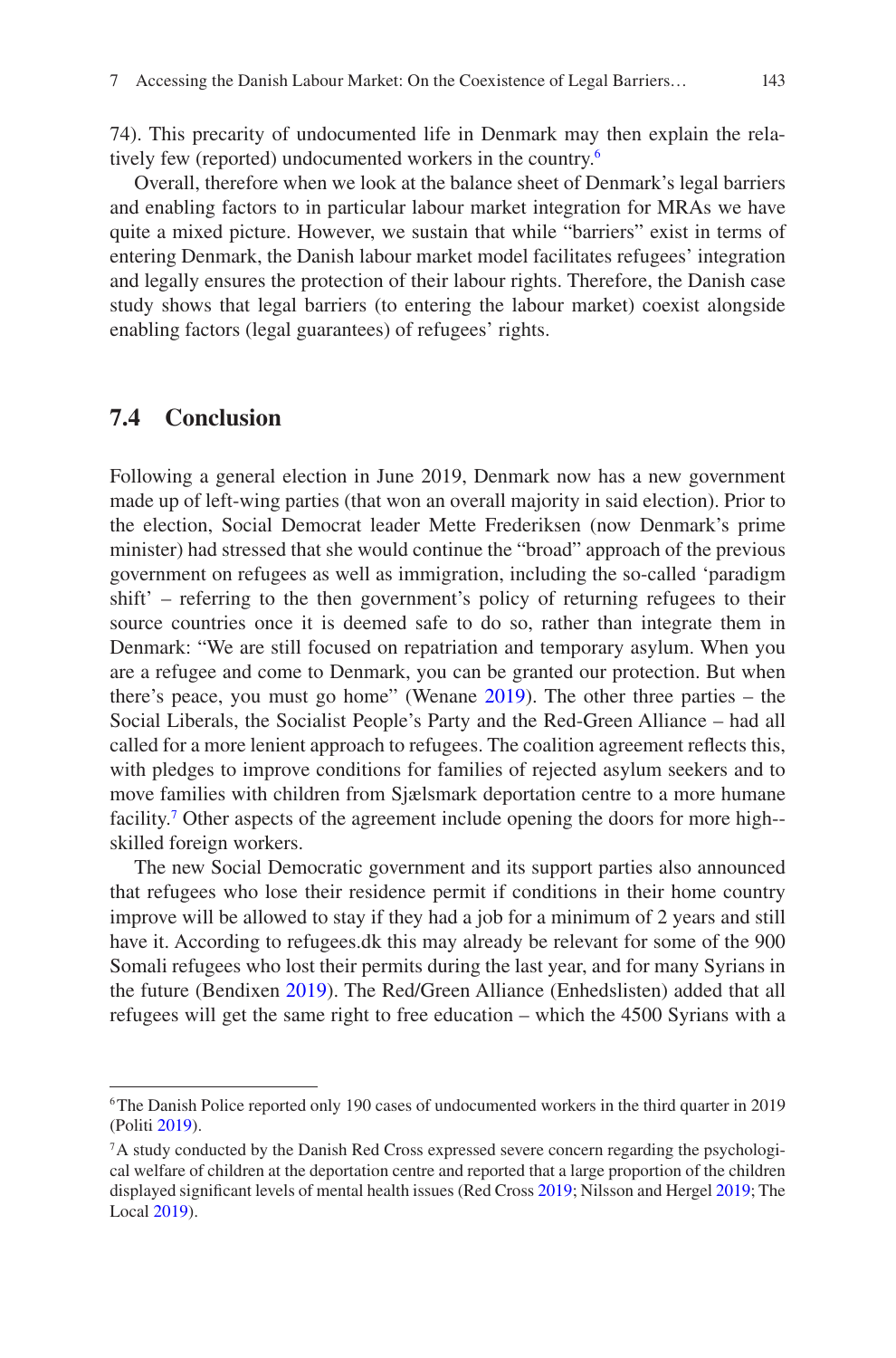temporary protection  $7(3)$ -status<sup>[8](#page-9-0)</sup> do not have today. Another announcement was made in regard to refugee families with less than 9 years stay in Denmark, receiving integration benefit: These families will now *not* be subject to the previously announced reduction in benefits (which was part of the annual finance act for 2019), and they will be receiving a special child benefit given temporarily to the poorest families with children while a commission will be looking into poverty benefits in general.

This new government is thus trying to change the course on immigration policy in a more humanitarian direction. However, we are cautiously optimistic and sustain that since historically restrictive measures have been imposed while at the same time embedded in a climate that emphasizes and guarantees workers' (social and legal) rights, we cannot be overly sure that these more recent moves go beyond symbolic politics. As we have highlighted throughout this chapter, Denmark is a clear case of how a first mover of a positive kind in terms of immigration laws and policies quickly shifted to a first mover of a highly negative and often symbolic kind – albeit with real impacts for MRAs. However, we conclude that, in spite of the highly securitized and "burden" narratives that have sought to portray MRAs in a negative light, Denmark remains overall a success story for MRAs' integration into the labour market. As 51- year- old Ghais Sangari, formerly an Afghan war refugee, but now a successful businessman with a Danish passport, puts it: "Many immigrants speak negatively about Denmark. I would rather talk about all the positive things about Danish society. I always say to my children: 'If you work hard, read and get good grades, you can do whatever you want in Denmark.' It is the most important thing" (own translation from Danish, Euroman [2019:](#page-9-1) 91).

### <span id="page-9-1"></span>**References**

- 3F. (2015, November 11). The Danish Labour Market Model. *3F*. [https://tema.3f.dk/byg- job/eng](https://tema.3f.dk/byg-job/english/the-danish-labour-market-model)lish/the-danish-labour-market-model. Accessed 14 July 2019.
- Abend, L. (2019, January 16). An island for 'unwanted' migrants is Denmark's latest aggressive ant-immigrant policy. *Time Magazine*. https://time.com/5504331/denmark-migrants-lindholm[island/.](https://time.com/5504331/denmark-migrants-lindholm-island/) Accessed 12 July 2019.
- Agerhold, H. (2016, July 1). Denmark uses controversial 'jewelry law' to seize assets from refugees for first time. *The Independent*. [https://www.independent.co.uk/news/world/europe/](https://www.independent.co.uk/news/world/europe/denmark-jewellery-law-migrants-refugees-asylum-seekers-unhcr-united-nations-a7113056.html) [denmark- jewellery- law- migrants- refugees- asylum- seekers- unhcr- united- nations- a7113056.](https://www.independent.co.uk/news/world/europe/denmark-jewellery-law-migrants-refugees-asylum-seekers-unhcr-united-nations-a7113056.html) [html](https://www.independent.co.uk/news/world/europe/denmark-jewellery-law-migrants-refugees-asylum-seekers-unhcr-united-nations-a7113056.html). Accessed 12 July 2019.
- Ammitzbøll, P., & Vidino, L. (2007). After the Danish cartoon controversy. *Middle East Quarterly, 14*(1), 3–11.
- Andersen, J. G. (2003). *The Danish People's Party and new cleavages in Danish politics* (working paper). Aalborg: Center for Comparative Welfare Studies, Aalborg University.

<span id="page-9-0"></span><sup>&</sup>lt;sup>8</sup> For more information see here: http://refugees.dk/en/facts/legislation-and-definitions/ more-about-art-7-3-temporary-protection-status/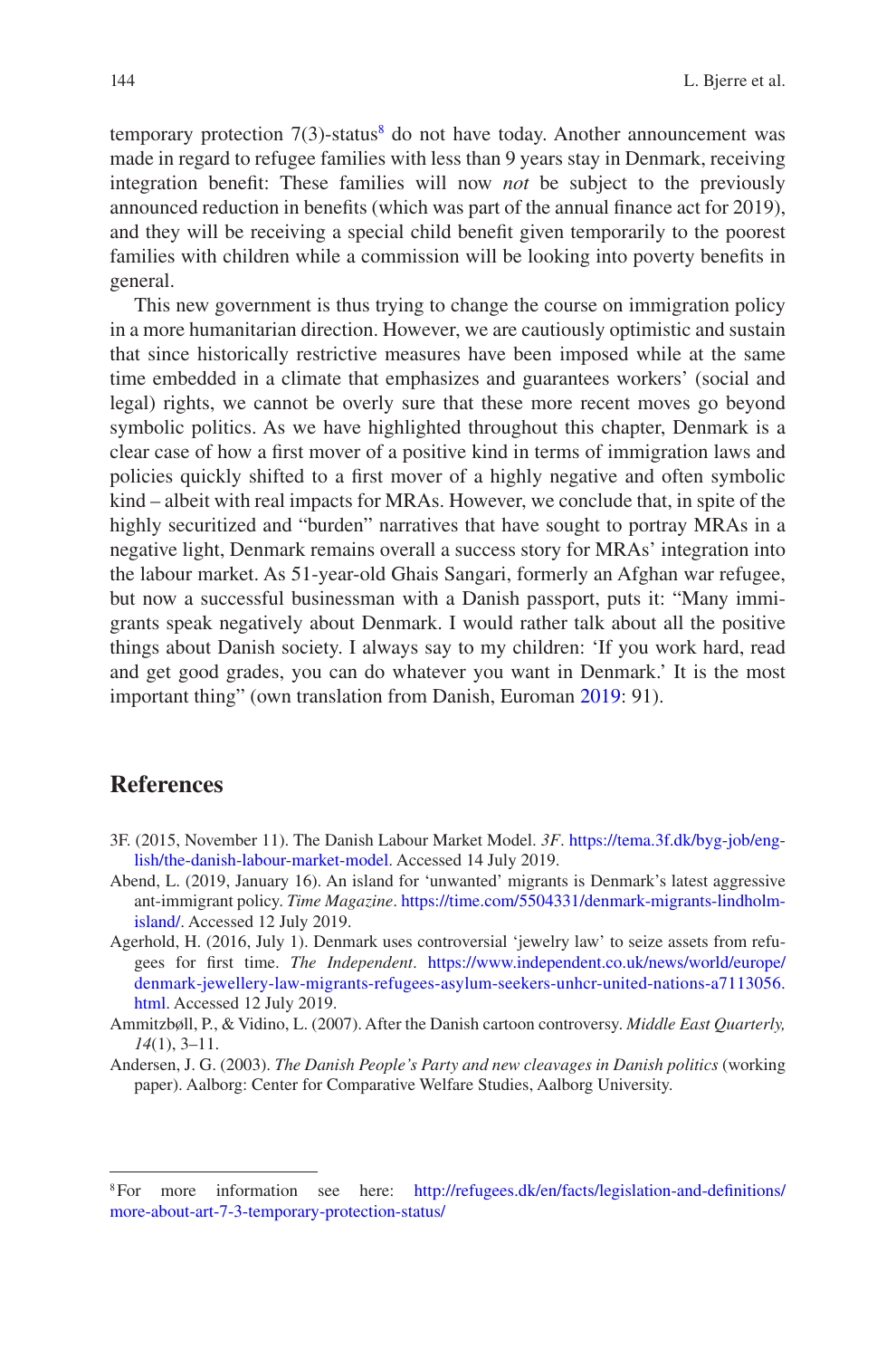- Avisen.dk. (2007, May 24). *Danskerne er bange for terror og indvandrer* [Danes are afraid of terrorism and immigrants]. https://www.avisen.dk/danskerne-er-bange-for-terror-og[indvandrere\\_70177.aspx](https://www.avisen.dk/danskerne-er-bange-for-terror-og-indvandrere_70177.aspx). Accessed 12 July 2019.
- Bahgat, F. (2018, March 15). Is life in Denmark impossible without a personal registration number? *The Local.* https://www.thelocal.dk/20180315/is-life-in-denmark-impossible-without-a[personal- registration- number](https://www.thelocal.dk/20180315/is-life-in-denmark-impossible-without-a-personal-registration-number). Accessed 16 July 2019.
- Barrett, M. (2018, December 1). Denmark to banish foreign convicted criminals to deserted island. *The Local*. https://www.thelocal.dk/20181201/denmark-to-banish-foreign-convicted[criminals- to- deserted- island](https://www.thelocal.dk/20181201/denmark-to-banish-foreign-convicted-criminals-to-deserted-island). Accessed 12 July 2019.
- Barrett, M. (2019, January 24). Three years after Denmark's infamous 'jewellery law' hit world headlines, not a single piece has been confiscated. *The Local*. [https://www.thelocal.](https://www.thelocal.dk/20190124/three-years-after-denmarks-infamous-jewellery-law-hit-world-headlines-not-a-single-piece-has-been-confiscated) [dk/20190124/three- years- after- denmarks- infamous- jewellery- law- hit- world- headlines- not- a](https://www.thelocal.dk/20190124/three-years-after-denmarks-infamous-jewellery-law-hit-world-headlines-not-a-single-piece-has-been-confiscated)single-piece-has-been-confiscated. Accessed 12 July 2019.
- Bendixen, M. C. (2018, January 29). What are the chances of being granted asylum? *Refugees Welcome.* http://refugees.dk/en/facts/numbers-and-statistics/what-are-the-chances-of-being[granted- asylum/](http://refugees.dk/en/facts/numbers-and-statistics/what-are-the-chances-of-being-granted-asylum/). Accessed 12 July 2019.
- Bendixen, M. C. (2019, June 30). Good news for Syrian refugees in Denmark. *Refugees Welcome*. [http://refugees.dk/en/news/2019/june/good- news- for- syrian- refugees- in- denmark/.](http://refugees.dk/en/news/2019/june/good-news-for-syrian-refugees-in-denmark/) Accessed 12 July 2019.
- Bloch, C. (2017, April 10). Inger Støjberg om flygtninge: "Vi har pakket dem ind i velfærd. Og vi har lullet dem i søvn, så hænderne lige så stille er sunket ned i skødet" [Inger Støjberg on refugees: "We have wrapped them [immigrants] in welfare. Lulled them to sleep and their hands have laid still on their laps"]. *Berlingske*. [https://www.berlingske.dk/politik/inger- stoejberg](https://www.berlingske.dk/politik/inger-stoejberg-om-flygtninge-vi-har-pakket-dem-ind-i-velfaerd.-og-vi-har-lullet)[om- flygtninge- vi- har- pakket- dem- ind- i- velfaerd.- og- vi- har- lullet.](https://www.berlingske.dk/politik/inger-stoejberg-om-flygtninge-vi-har-pakket-dem-ind-i-velfaerd.-og-vi-har-lullet) Accessed 14 July 2019.
- Delman, E. (2016, January 27). How not to welcome refugees. *Atlantic*. [https://www.theatlantic.](https://www.theatlantic.com/international/archive/2016/01/denmark-refugees-immigration-law/431520/) [com/international/archive/2016/01/denmark- refugees- immigration- law/431520/.](https://www.theatlantic.com/international/archive/2016/01/denmark-refugees-immigration-law/431520/) Accessed 12 July 2019.
- Euroman. 2019. *Gennembruddet fra ghettoen* [The breakthrough from the ghetto]. April Edition, pp. 72–93.
- Hatton, T. J. (1995). A model of Scandinavian emigration. *European Economic Review, 39*(3–4), 557–564.
- Hedetoft, U. (2006). *Denmark: Integrating immigrants into a homogenous welfare state.* Migration Policy Institute. https://www.migrationpolicy.org/article/denmark-integrating-immigrantshomogeneous-welfare-state. Accessed 12 July 2019.
- Huddleston, T., Bilgili, Ö., Joki, A.-L., & Vankova, Z. (2015). *Migrant integration policy index 2015*. CIDOB and MPG: Barcelona/Brussels.
- Hvenegaard-Lassen, K. (2002). *På lige fod, samfundet, ligheden og folketingets debatter om udlændingepolitik 1973-2000* [On equal footing, the society, equality and parliamentary debates on foreign policy between 1973-2000] (PhD Dissertation). Copenhagen: University of Copenhagen.
- Hvidtfeldt, C., & Schultz-Nielsen, M. L. (2017). *Flygtninge og asylansøgere i Danmark 1992–2016* [Refugees and asylum seekers in Denmark 1992–2016]. Copenhagen: Rockwool Foundation.
- Jørgensen, C. (1999, August 27). September Compromise marks 100th anniversary. *Eurofund*. [https://www.eurofound.europa.eu/observatories/eurwork/articles/industrial- relations/](https://www.eurofound.europa.eu/observatories/eurwork/articles/industrial-relations/september-compromise-marks-100th-anniversary) september-compromise-marks-100th-anniversary. Accessed 12 July 2019.
- Jørgensen, L. (2006). *Hvad sagde vi!...om "De Andre". Den udlændingepolitiske debat i Folketinget 1961–1999* [What did we say…about "the others". The foreign policy debate in the parliament 1961–1999]. PhD dissertation. Roskilde: Roskilde University.
- Jørgensen, M. B. (2014). Decentralising immigrant integration. In *Denmark's mainstreaming initiatives in employment, education, and social affairs*. Brussels: Migration Policy Institute Europe.
- Jyllands, P. (2006, September 30). *Muhammed-krisen sådan gik det til* [The Muhammad Crisis Here is how it happened]. https://jyllands-posten.dk/indland/article4302432.ece/. Accessed 14 July 2019.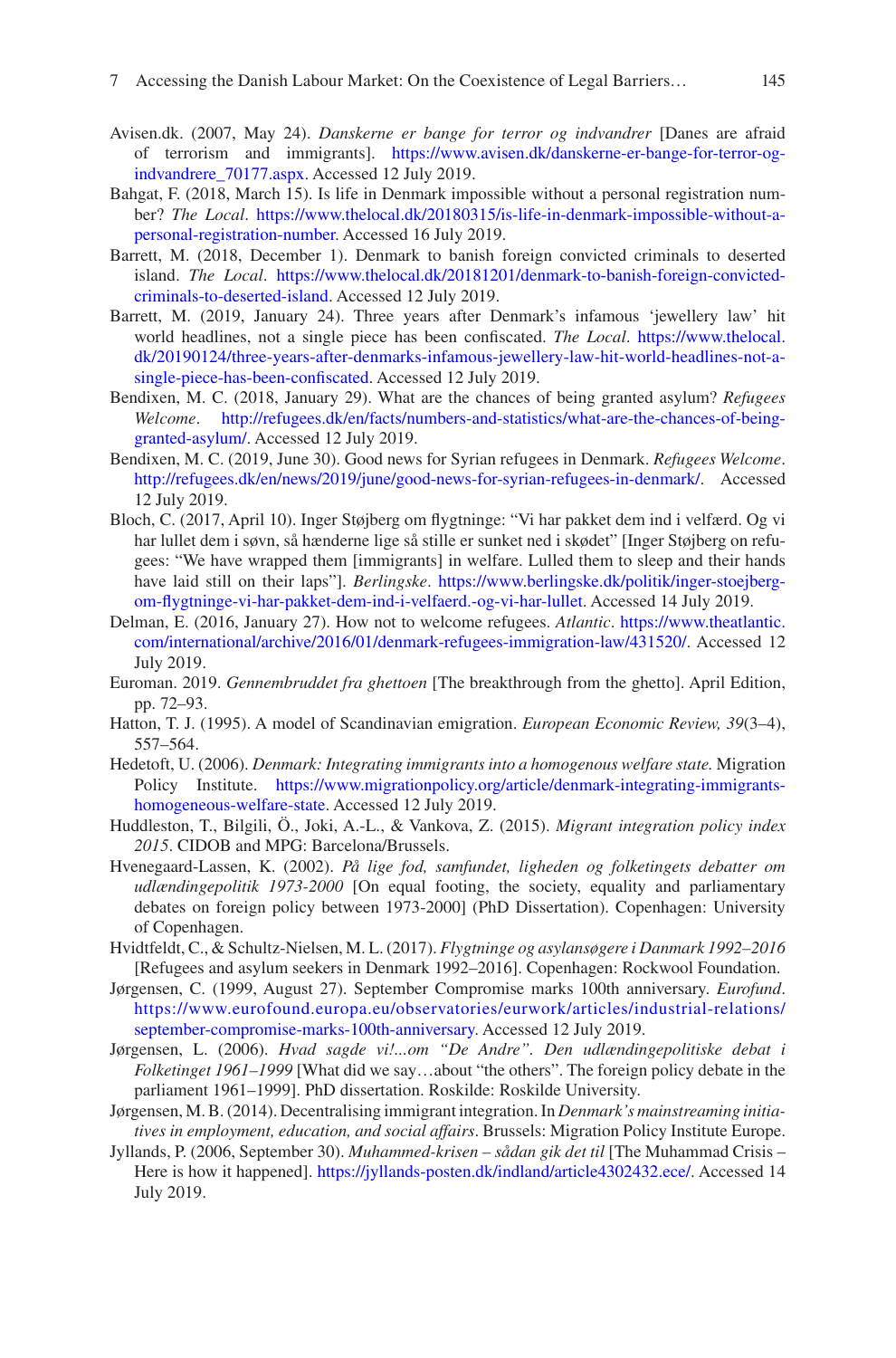- Khalid, F., & Mortensen, N. H. (2019, June 4). How anti-immigrant sentiment infected Denmark's politics. *New Statesman*. [https://www.newstatesman.com/world/europe/2019/06/how- anti](https://www.newstatesman.com/world/europe/2019/06/how-anti-immigrant-sentiment-infected-denmark-s-politics)immigrant-sentiment-infected-denmark-s-politics. Accessed 12 July 2019.
- Kornø, H. R. (2010, June 10). Denmark loses the battle for high-skilled immigrants. *Danish Green*  Card Association. https://danishgreencard.wordpress.com/2010/06/10/denmark-loses-thebattle-for-high-skilled-immigrants/. Accessed 12 July 2019.
- Kvist, J. (2016). *Recent Danish migration and integration policies*. European Social Policy Network Flash Report – 2016/14. [https://ec.europa.eu/social/BlobServlet?docId=15320&lan](https://ec.europa.eu/social/BlobServlet?docId=15320&langId=en) [gId=en](https://ec.europa.eu/social/BlobServlet?docId=15320&langId=en). Accessed 12 July 2019.
- Larsen, U. M. (1982). A quantitative study of emigration from Denmark to the United States, 1870–1913. *Scandinavian Economic History Review, 30*(2), 101–128.
- Lehmann, C. (2011, March 7). *Arbejdsløse indvandrere er den største velfærdsudfordring* [Unemployed immigrants are the biggest welfare challenge]. *Information*. [https://www.infor](https://www.information.dk/indland/2011/03/arbejdsloese-indvandrere-stoerste-velfaerdsudfordring)[mation.dk/indland/2011/03/arbejdsloese- indvandrere- stoerste- velfaerdsudfordring,](https://www.information.dk/indland/2011/03/arbejdsloese-indvandrere-stoerste-velfaerdsudfordring) Accessed 14 July 2019.
- Lukowski, S. (2010). Headscarves in Danish workplaces. *Kvinfo*, April 14. [https://kvinfo.dk/](https://kvinfo.dk/headscarves-in-danish-workplaces/?lang=en) headscarves-in-danish-workplaces/?lang=en. Accessed 16 July 2019.
- Mouritsen, P., & Jensen, C. H. (2014). *Integration policies in Denmark* (INTERACT Research Report 2014/06). [http://cadmus.eui.eu/bitstream/handle/1814/32020/INTERACT-](http://cadmus.eui.eu/bitstream/handle/1814/32020/INTERACT-RR-2014_06.pdf?sequence=1)RR-2014 06.pdf?sequence=1. Accessed 14 July 2019.
- Mouritsen, P., & Olsen, T. V. (2013). Denmark between liberalism and nationalism. *Ethnic and Racial Studies, 36*(4), 691–710.
- Nannestad, P. (2004). Immigration as a challenge to the Danish welfare state. *European Journal of Political Economy, 20*(3), 755–767.
- Nilsson, K., & Hergel, O. (2019, April 5). Røde Kors om mistrivsel på Sjælsmark: 6 ud af 10 undersøgte børn kunne få en psykiatrisk diagnose (Red Cross on dissatisfaction at Sjælsmark: 6 out of 10 children examined could receive a psychiatric diagnosis). *Politiken*. [https://politiken.](https://politiken.dk/indland/art7127117/6-ud-af-10-undersøgte-børn-kunne-få-en-psykiatrisk-diagnose) dk/indland/art7127117/6-ud-af-10-unders%C3%B8gte-b%C3%B8rn-kunne-f%C3%A5-en[psykiatrisk- diagnose](https://politiken.dk/indland/art7127117/6-ud-af-10-undersøgte-børn-kunne-få-en-psykiatrisk-diagnose). Accessed 12 July 2019.
- Norrbom Vinding. (2014). Setting up in Denmark. In *A brief introduction to labour and employment law in Denmark*. Copenhagen: Norrbom Vinding.
- OECD. (2017). *Making integration work: Assessment and recognition of foreign qualifications*. Paris: OECD Publishing.
- Olwig, K. F., & Pærregaard, K. (2011). Introduction: Strangers in the nation. In K. F. Olwig & K. Pærregaard (Eds.), *The question of integration: Immigration, exclusion and the Danish welfare state* (pp. 1–29). Newcastle upon Tyne: Cambridge Scholars Publishing.
- Ottesen, K. (2017, March 15). *To ud af tre danskere vil have færre muslimske indvandrere til Danmark* [Two out of three Danes want fewer Muslim immigrants in Denmark]. *DR*. [https://](https://www.dr.dk/ligetil/indland/ud-af-tre-danskere-vil-have-faerre-muslimske-indvandrere-til-danmark) [www.dr.dk/ligetil/indland/ud- af- tre- danskere- vil- have- faerre- muslimske- indvandrere- til](https://www.dr.dk/ligetil/indland/ud-af-tre-danskere-vil-have-faerre-muslimske-indvandrere-til-danmark)[danmark.](https://www.dr.dk/ligetil/indland/ud-af-tre-danskere-vil-have-faerre-muslimske-indvandrere-til-danmark) Accessed 14 July 2019.
- Pace, M. (2018). Overcoming bordering practices through the arts: The case of young Syrian refugees and their Danish counterparts in Denmark. *Geopolitics, 23*(4), 781–802.
- Pedersen, S. (1999). Indvandringen til Danmark [Immigration to Denmark]. In D. Coleman & E. Wadensjo (Eds.), *Indvandringen til Danmark* (pp. 1–15). Copenhagen: Spektrum.
- Politi. (2019, October). Ulovligt arbejde efter udlændingelovens § 59, stk. 3 og 5. Copenhagen: Politi. https://politi.dk/-/media/mediefiler/landsdaekkende-dokumenter/statistikker/ulovligt[arbejde/2019- ulovligtarbejde3kvartal.pdf?la=da&hash=CF4FA56098C602BD088224A51](https://politi.dk/-/media/mediefiler/landsdaekkende-dokumenter/statistikker/ulovligt-arbejde/2019-ulovligtarbejde3kvartal.pdf?la=da&hash=CF4FA56098C602BD088224A51DB10BE6691681A2) [DB10BE6691681A2](https://politi.dk/-/media/mediefiler/landsdaekkende-dokumenter/statistikker/ulovligt-arbejde/2019-ulovligtarbejde3kvartal.pdf?la=da&hash=CF4FA56098C602BD088224A51DB10BE6691681A2). Accessed 26 Jan 2021.
- Red Cross. (2019). *Trivsel hos børn på udrejsecenter Sjælsmark: En psykologisk undersøgelse.* Copenhagen: Red Cross. https://www.rodekors.dk/sites/rodekors.dk/files/2019-04/2019.03\_ [Sjælsmark\\_V09\\_Final\\_1.pdf](https://www.rodekors.dk/sites/rodekors.dk/files/2019-04/2019.03_Sjælsmark_V09_Final_1.pdf). Accessed 8 Nov 2019.
- Ritzau. (2016, December 20). DF: Der er direkte sammenhæng mellem flygtninge og terror [DF: There is a direct connection between refugees and terror]. *Fyens.dk*. [https://www.fyens.dk/](https://www.fyens.dk/indland/DF-Der-er-direkte-sammenhaeng-mellem-flygtninge-og-terror/artikel/3108352)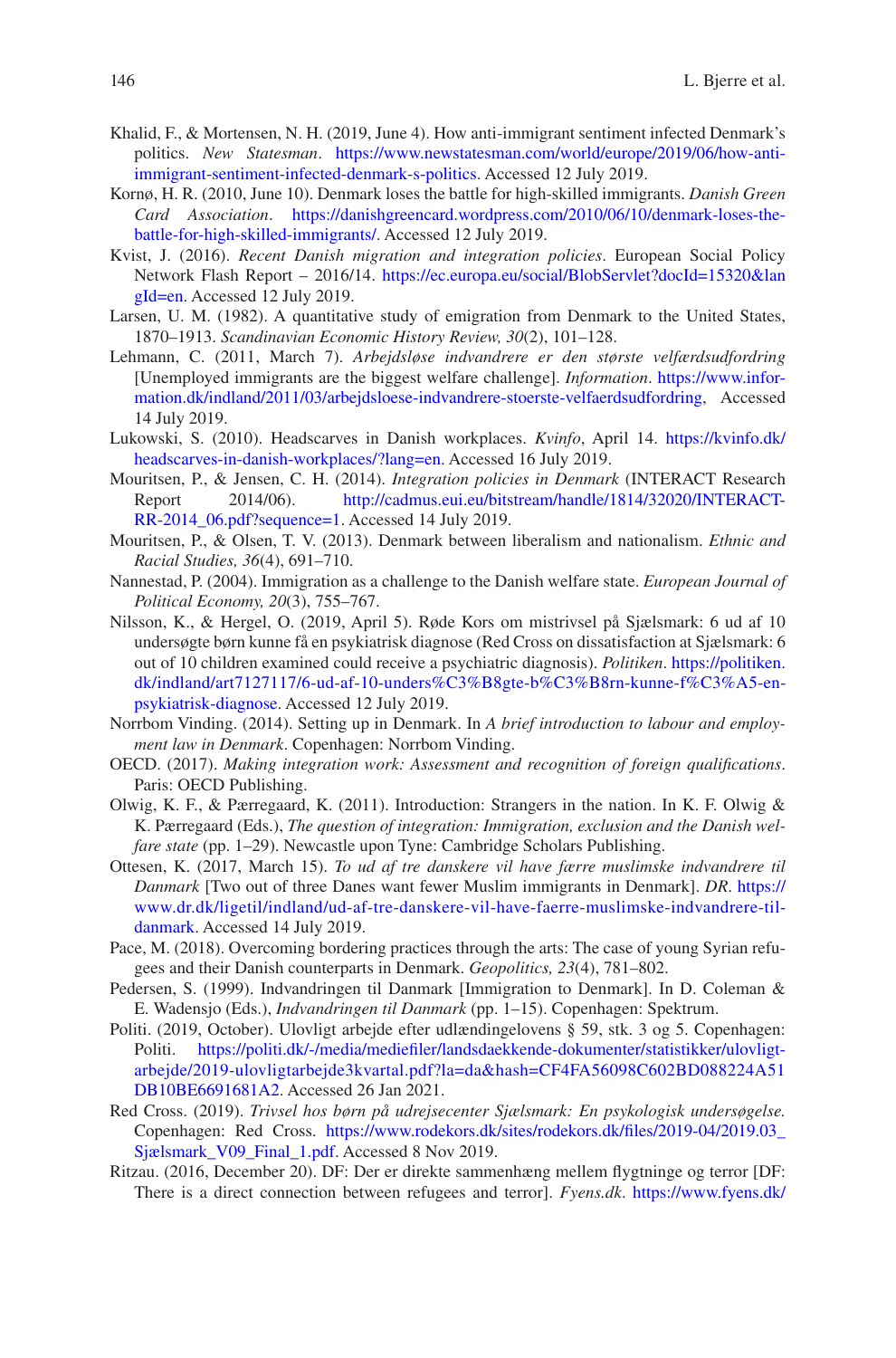[indland/DF- Der- er- direkte- sammenhaeng- mellem- flygtninge- og- terror/artikel/3108352](https://www.fyens.dk/indland/DF-Der-er-direkte-sammenhaeng-mellem-flygtninge-og-terror/artikel/3108352). Accessed 14 July 2019.

- Semmingsen, I. (1972). Emigration from Scandinavia. *Scandinavian Economic History Review, 20*(1), 45–60.
- Sen, S., & Pace, M. (2018). The young and exiled: An introduction. In M. Pace & S. Sen (Eds.), *Syrian refugee children in the Middle East and Europe: Integrating the young and exiled* (pp. 1–7). Oxon: Routledge.
- Soysal, Y. N. (1994). *Limits of citizenship: Migrants and postnational membership in Europe*. Chicago: Chicago University Press.
- Supreme Court of Denmark. (2005, January 21). Fotex Case (no. U.2005.1265.H). *Religare*. [http://](http://religaredatabase.cnrs.fr/spip.php?article116) [religaredatabase.cnrs.fr/spip.php?article116](http://religaredatabase.cnrs.fr/spip.php?article116). Accessed 16 July 2019.
- Taylor, A. (2015, September 7). Denmark puts ad in Lebanese newspapers: Dear refugees, don't come here. *Washington Post*. [https://www.washingtonpost.com/news/worldviews/](https://www.washingtonpost.com/news/worldviews/wp/2015/09/07/denmark-places-an-advertisement-in-lebanese-newspapers-dear-refugees-dont-come-here/?utm_term=.2592cda67f5d) [wp/2015/09/07/denmark- places- an- advertisement- in- lebanese- newspapers- dear- refugees](https://www.washingtonpost.com/news/worldviews/wp/2015/09/07/denmark-places-an-advertisement-in-lebanese-newspapers-dear-refugees-dont-come-here/?utm_term=.2592cda67f5d)dont-come-here/?utm\_term=.2592cda67f5d. Accessed 12 July 2019.
- The Agency for International Recruitment and Integration. (2017). *Notat vedr. kommunale forskelle i integrationsindsats* [Memo on municipal differences in integration efforts]. Copenhagen: The Agency for International Recruitment and Integration.
- The Economist. (2015, February 17). *Denmark's "failed" multiculturalism*. [https://www.econo](https://www.economist.com/the-economist-explains/2015/02/17/denmarks-failed-multiculturalism)mist.com/the-economist-explains/2015/02/17/denmarks-failed-multiculturalism. Accessed 14 July 2019.
- The Guardian. (2018, May 31). *Denmark passes law banning burqa and niqab*. [https://www.the](https://www.theguardian.com/world/2018/may/31/denmark-passes-law-banning-burqa-and-niqab)[guardian.com/world/2018/may/31/denmark- passes- law- banning- burqa- and- niqab](https://www.theguardian.com/world/2018/may/31/denmark-passes-law-banning-burqa-and-niqab). Accessed 8 Nov 2019.
- The Local. (2015, March 9). *Denmark's refugee integration has "failed"*. [https://www.thelocal.](https://www.thelocal.dk/20150309/denmarks-refugee-integration-efforts-have-failed) [dk/20150309/denmarks- refugee- integration- efforts- have- failed](https://www.thelocal.dk/20150309/denmarks-refugee-integration-efforts-have-failed). Accessed 12 July 2019.
- The Local. (2019, April 5). *Over half of children at Danish refugee centre have symptoms of mental health problems: Red Cross.* https://www.thelocal.dk/20190405/over-half-of-children[at- danish- refugee- expulsion- centre- have- symptoms- of- mental- health- problems- red- cross](https://www.thelocal.dk/20190405/over-half-of-children-at-danish-refugee-expulsion-centre-have-symptoms-of-mental-health-problems-red-cross). Accessed 12 July 2019.
- The Ministry of Employment. (2018). The Danish Labour Market. *The Ministry of Employment.* https://bm.dk/the-ministry-of-employment/the-danish-labour-market/. Accessed 14 July 2019.
- The Ministry of Finance. (2017). *Økonomisk analyse: Indvandreres nettobidrag til de offentlige finanser* [Economic analysis: Immigrants' net contribution to public finances]. [https://www.](https://www.fm.dk/oekonomi-og-tal/oekonomisk-analyse/2017/indvandreres-nettobidrag-til-offentlige-finanser) [fm.dk/oekonomi- og- tal/oekonomisk- analyse/2017/indvandreres- nettobidrag- til- offentlige](https://www.fm.dk/oekonomi-og-tal/oekonomisk-analyse/2017/indvandreres-nettobidrag-til-offentlige-finanser)[finanser](https://www.fm.dk/oekonomi-og-tal/oekonomisk-analyse/2017/indvandreres-nettobidrag-til-offentlige-finanser). Accessed 14 July 2019.
- The Ministry of Immigration and Integration. (2016). International migration Denmark. In *Report to OECD*. Copenhagen: The Ministry of Immigration and Integration.
- The Ministry of Immigration and Integration. (2018, July 4). Integrationsprogrammet [The Integration Programme]. *The Ministry of Immigration and Integration*. [http://uim.dk/arbejd](http://uim.dk/arbejdsomrader/Integration/integrationsprogrammet)[somrader/Integration/integrationsprogrammet.](http://uim.dk/arbejdsomrader/Integration/integrationsprogrammet) Accessed 14 July 2019.
- The Ministry of Immigration and Integration. (2019, July 8). *Integrationskontrakt og integrationserklæring* [Integration contract and Declaration on integration]. [http://uim.dk/arbejdsomrader/](http://uim.dk/arbejdsomrader/Integration/integrationskontrakt-og-integrationserklaering) [Integration/integrationskontrakt- og- integrationserklaering](http://uim.dk/arbejdsomrader/Integration/integrationskontrakt-og-integrationserklaering). Accessed 16 July 2019.
- Tranæs, T., & Jensen, B. (2014). *Den illegale indvandring til Europa og til Danmark. Årsagen, omfang og betydning* [The illegal immigration to Europe – And to Denmark. Causes, extent and importance]*.* Copenhagen: Rockwool Fondens Forskningsenhed and Gyldendal.
- Wenane, C. (2019, June 26). *Mette finally made it: Denmark to get a new Prime Minister*. [http://](http://cphpost.dk/news/mette-made-it-denmark-has-a-new-prime-minister.html) [cphpost.dk/news/mette- made- it- denmark- has- a- new- prime- minister.html](http://cphpost.dk/news/mette-made-it-denmark-has-a-new-prime-minister.html). Accessed 12 July 2019.
- Westersø, R. S. (2019, February 21). Nu er paradigmeskiltet vedtaget i Folketinget [The Paradigm Shift has now been adopted by the parliament]. *TV2*. http://nyheder.tv2.dk/politik/2019-02-21[nu- er- paradigmeskiftet- vedtaget- i- folketinget.](http://nyheder.tv2.dk/politik/2019-02-21-nu-er-paradigmeskiftet-vedtaget-i-folketinget.) Accessed 12 July 2019.